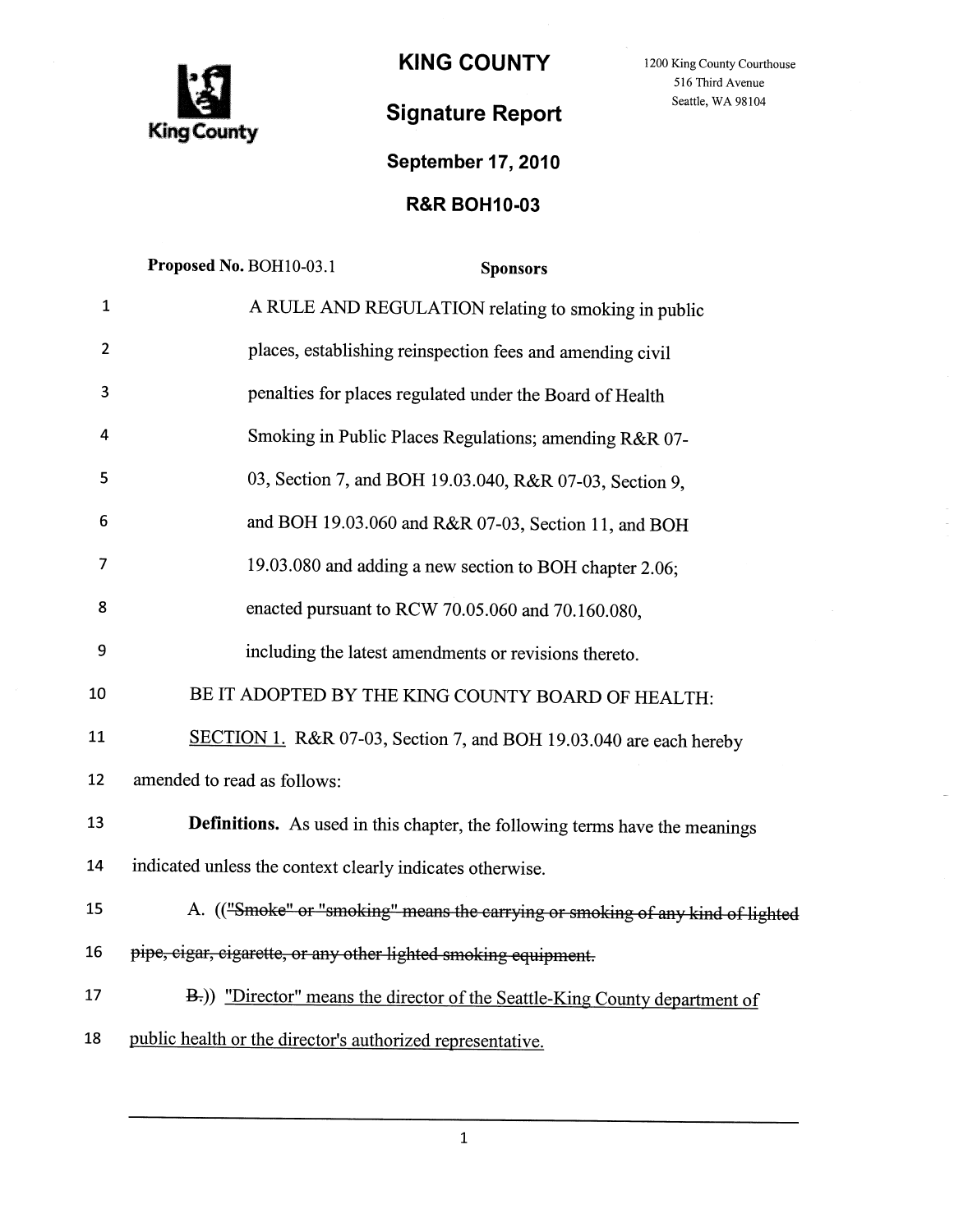| 19 | B. "Employee" means any individual who is employed by an employer in return                   |  |  |  |
|----|-----------------------------------------------------------------------------------------------|--|--|--|
| 20 | for the payment of direct or indirect monetary wages or profit, any individual who            |  |  |  |
| 21 | volunteers his or her services to an employer for no monetary compensation or any             |  |  |  |
| 22 | individual who performs work or renders services, for any period of time, at the direction    |  |  |  |
| 23 | of an owner, lessee or other person in charge of a place that is subject to the provisions of |  |  |  |
| 24 | this chapter.                                                                                 |  |  |  |
| 25 | C. "Employer" means any person, sole proprietorship, partnership, corporation,                |  |  |  |
| 26 | association, nonprofit organization or other entity that employs or retains the services of   |  |  |  |
| 27 | one or more employees.                                                                        |  |  |  |
| 28 | D. "Large event venue" means any public place or place of employment in which                 |  |  |  |
| 29 | more than one thousand persons are lawfully permitted to assemble.                            |  |  |  |
| 30 | E. "Open to the public" means explicitly or implicitly authorizing or inviting                |  |  |  |
| 31 | entry or use by the public. Factors relevant to the determination of whether a portion of a   |  |  |  |
| 32 | building other than a private residence is "open to the public" include, but are not limited  |  |  |  |
| 33 | <u>to:</u>                                                                                    |  |  |  |
| 34 | 1. Whether the owner, lessee or person in charge of a portion of a building                   |  |  |  |
| 35 | permits or invites entry to the portion of the building by individuals other than employees   |  |  |  |
| 36 | who perform work or persons who meet selective, restrictive and limited criteria for          |  |  |  |
| 37 | entry;                                                                                        |  |  |  |
| 38 | 2. Whether the owner, lessee or person in charge of a portion of a building                   |  |  |  |
| 39 | directs, authorizes or otherwise engages in advertising or promotion to the public to         |  |  |  |
| 40 | encourage occupancy or use of the portion of the building;                                    |  |  |  |

 $\hat{\mathcal{A}}$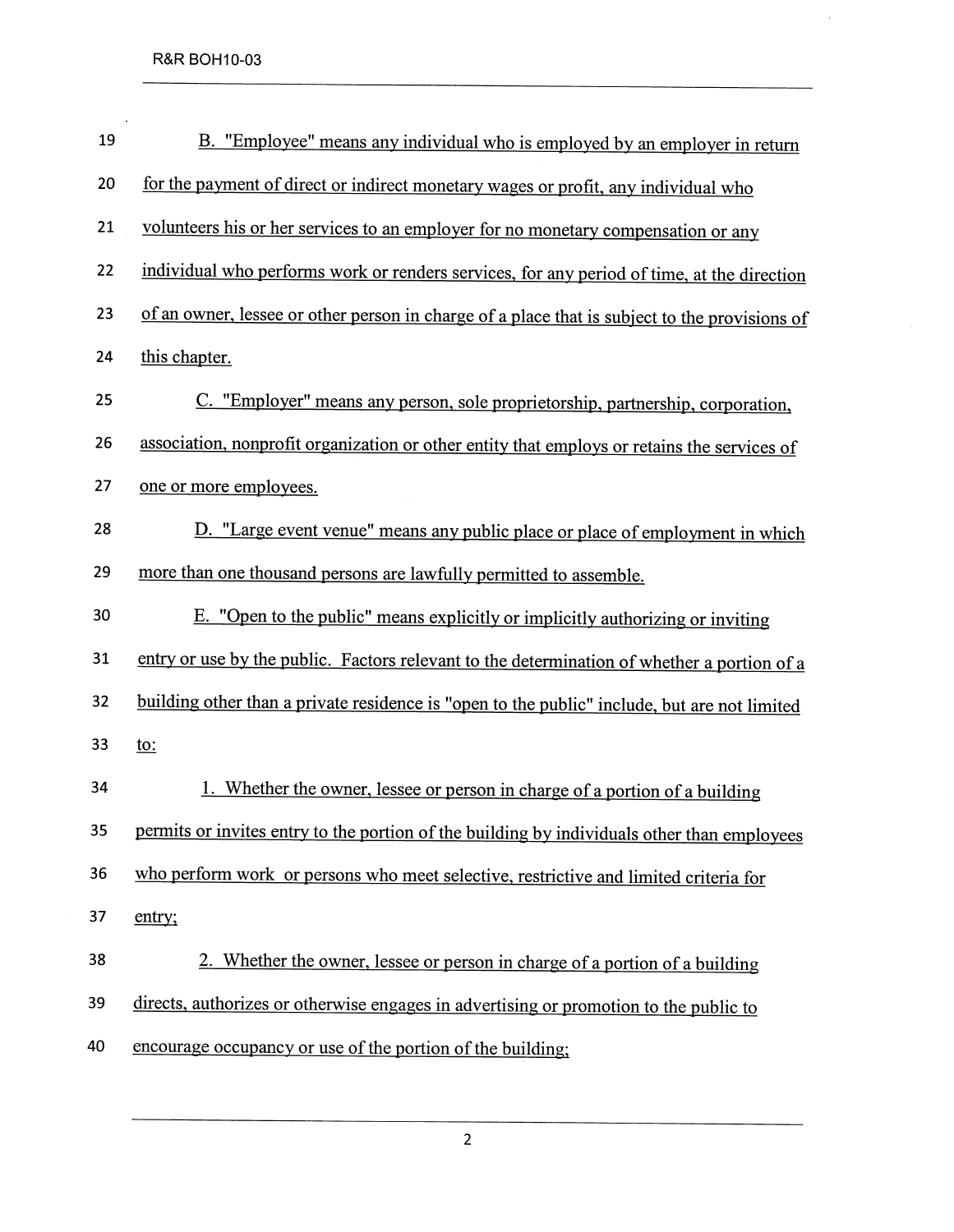| 41 | 3. Whether the portion of the building, or any area adjacent thereto, features                |  |  |  |
|----|-----------------------------------------------------------------------------------------------|--|--|--|
| 42 | signage indicating that the portion of the building is open; or                               |  |  |  |
| 43 | 4. Whether the owner, lessee or person in charge of a portion of a building also              |  |  |  |
| 44 | owns, operates or leases a retail business for the sale of tobacco products that is open to   |  |  |  |
| 45 | the public in an area adjacent to the portion of the building and the portion of the building |  |  |  |
| 46 | is open to the customers of the retail business.                                              |  |  |  |
| 47 | F. "Place of employment" means any area under the control of a public or private              |  |  |  |
| 48 | employer which employees are required to pass through during the course of                    |  |  |  |
| 49 | employment, including, but not limited to, entrances and exits to the places of               |  |  |  |
| 50 | employment, and including a presumptively reasonable minimum distance of twenty-five          |  |  |  |
| 51 | feet from entrances, exits, windows that open and ventilation intakes that serve an           |  |  |  |
| 52 | enclosed area where smoking is prohibited, work areas, restrooms, conference and              |  |  |  |
| 53 | classrooms, break rooms and cafeterias and other common areas. A private residence or         |  |  |  |
| 54 | home-based business, unless used to provide licensed child care, foster care, adult care or   |  |  |  |
| 55 | other similar social service care on the premises, is not a "place of employment."            |  |  |  |
| 56 | $G$ . "Public place" means that portion of any building or vehicle used by and open           |  |  |  |
| 57 | to the public, regardless of whether the building or vehicle is owned in whole or in part     |  |  |  |
| 58 | by private persons or entities, the state of Washington, or other public entity, and          |  |  |  |
| 59 | regardless of whether a fee is charged for admission, and includes a presumptively            |  |  |  |
| 60 | reasonable minimum distance, as set forth in RCW 70.160.020, of twenty-five feet from         |  |  |  |
| 61 | entrances, exits, windows that open and ventilation intakes that serve an enclosed area       |  |  |  |
| 62 | where smoking is prohibited. A public place does not include a private residence unless       |  |  |  |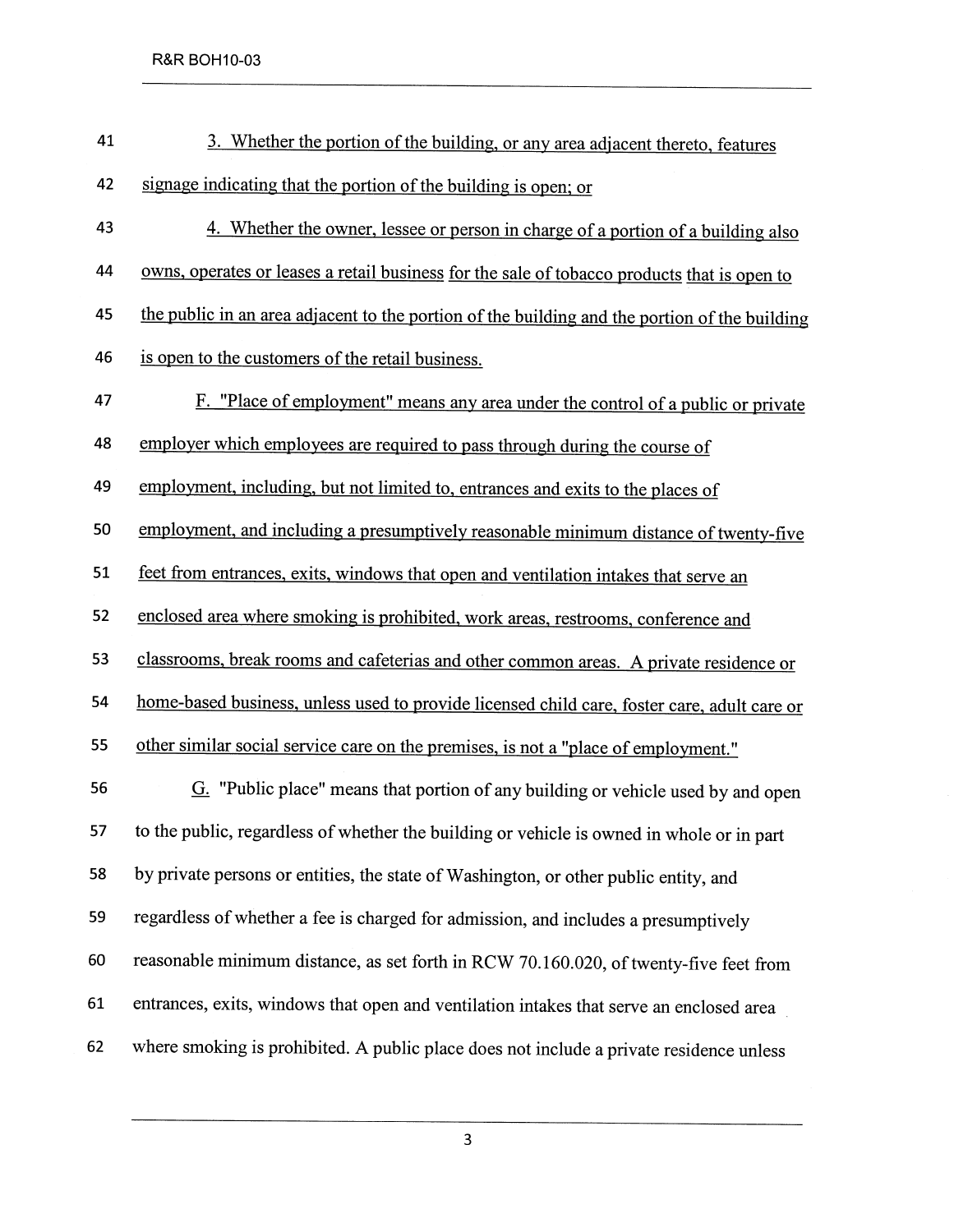#### R&R BOH10-03

63 the private residence is used to provide licensed child care, foster care, adult care or other 64 similar social service care on the premises.

65 "Public place" includes, but is not limited to, schools, elevators, public 66 conveyances or transportation facilities, museums, concert halls, theaters, auditoriums, 67 exhibition halls, indoor sports arenas, hospitals, nursing homes, health care facilities or 68 clinics, enclosed shopping centers, retail stores, retail service establishments, financial 69 institutions, educational facilities, ticket areas, public hearng facilities, state legislative 70 chambers and immediately adjacent hallways, public restrooms, libraries, restaurants, 71 waiting areas, lobbies, bars, taverns, bowling alleys, skating rinks, casinos, reception 72 areas and no less than seventy five percent of the sleeping quarters within a hotel or motel 73 that are rented to guests. "Public place" does not include a private residence. This chapter 74 is not intended to restrict smoking in private facilities that are occasionally open to the 75 public except upon the occasions when the facility is open to the public. 76  $((C. "Place of employment" means any area under the control of a public or$ 77 private employer which employees are required to pass through during the course of 78 employment, including, but not limited to, entrances and exits to the places of 79 employment, and including a presumptively reasonable minimum distance of twenty five 80 feet from entrances, exits, windows that open and ventilation intakes that serve an 81 enclosed area where smoking is prohibited, work areas, restrooms, conference and 82 classrooms, break rooms and cafeterias and other common areas. A private residence or 83 home based business, unless used to provide licensed child care, foster care, adult care,

84 or other similar social service care on the premises, is not a "place of employment.")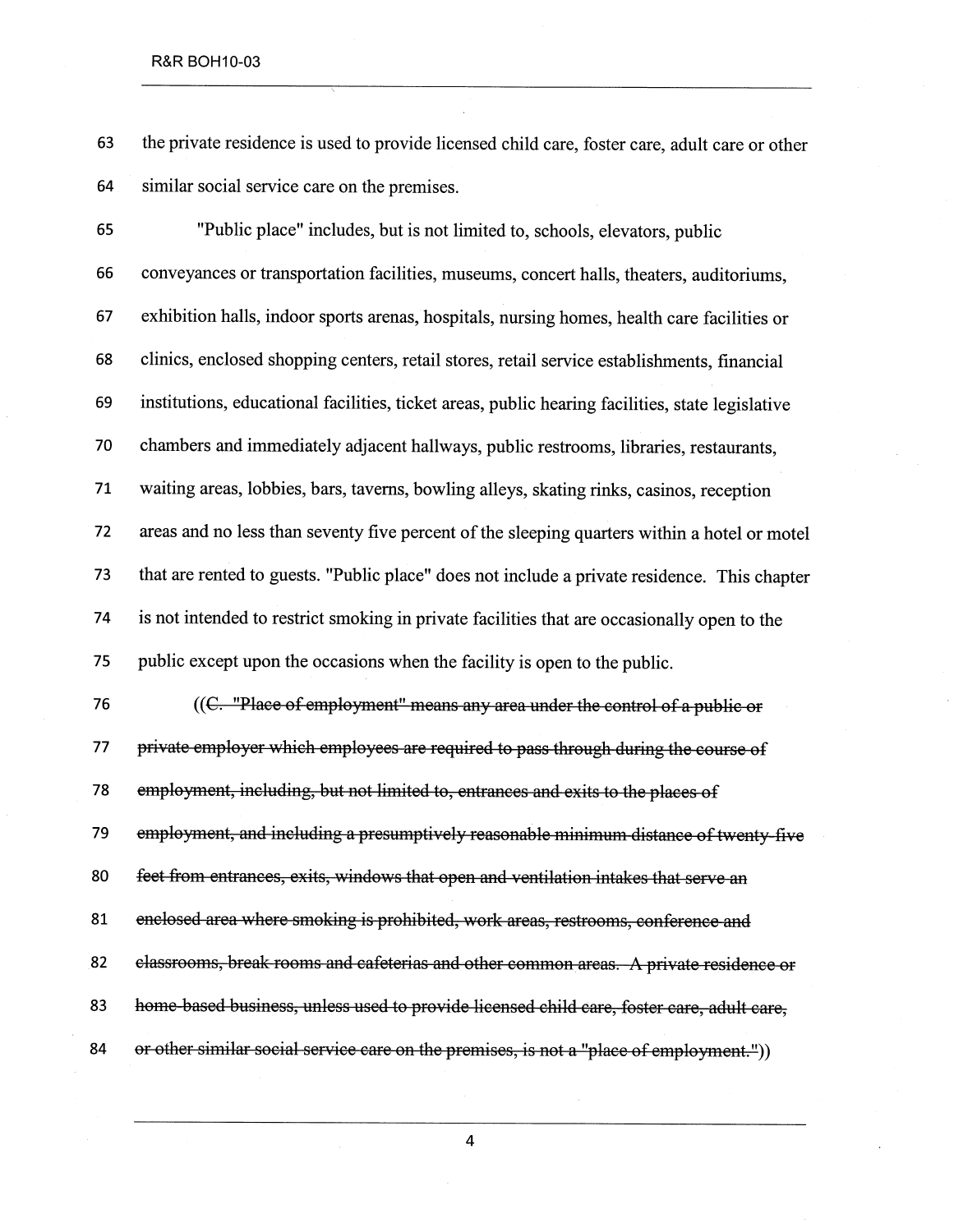R&R BOH10-03

 $\sim$ 

| 85  | H. "Smoke" or "smoking" means the carrying or smoking of any kind of lighted               |
|-----|--------------------------------------------------------------------------------------------|
| 86  | pipe, cigar, cigarette, or any other lighted smoking equipment.                            |
| 87  | SECTION 2. R&R 07-03, Section 9, and BOH 19.03.060 are each hereby                         |
| 88  | amended to read as follows:                                                                |
| 89  | Application to modify presumptively reasonable minimum distance. Owners,                   |
| 90  | operators, managers, employers or other persons who own or control a public place or       |
| 91  | place of employment may seek to rebut the presumption that twenty-five feet is a           |
| 92  | reasonable minimum distance by making application to the director ((of the Seattle-King    |
| 93  | County Department of Public Health)). The presumption will be rebutted if the applicant    |
| 94  | can show by clear and convincing evidence that, given the unique circumstances             |
| 95  | presented by the location of entrances, exits, windows that open, ventilation intakes or   |
| 96  | other factors, smoke will not infiltrate or reach the entrances, exits, open windows or    |
| 97  | ventilation intakes or enter into the public place or place of employment and, therefore,  |
| 98  | the public health and safety will be adequately protected by a lesser distance.            |
| 99  | SECTION 3. R&R 07-03, Section 11, and BOH 19.03.080 are each hereby                        |
| 100 | amended to read as follows:                                                                |
| 101 | Enforcement - smoking in public places regulations.                                        |
| 102 | A. The director ((of the Seattle-King County Department of Public Health or his            |
| 103 | or her authorized representative)) is authorized to enforce the restrictions and           |
| 104 | requirements of this chapter in accordance with the provisions of BOHC chapter 1.08,       |
| 105 | consistent with the provisions of subsections B. and C. of this section.                   |
| 106 | B. When violations of this chapter occur, a warning shall first be given to the            |
| 107 | owner or other person in charge. Any subsequent violation is subject to a civil penalty of |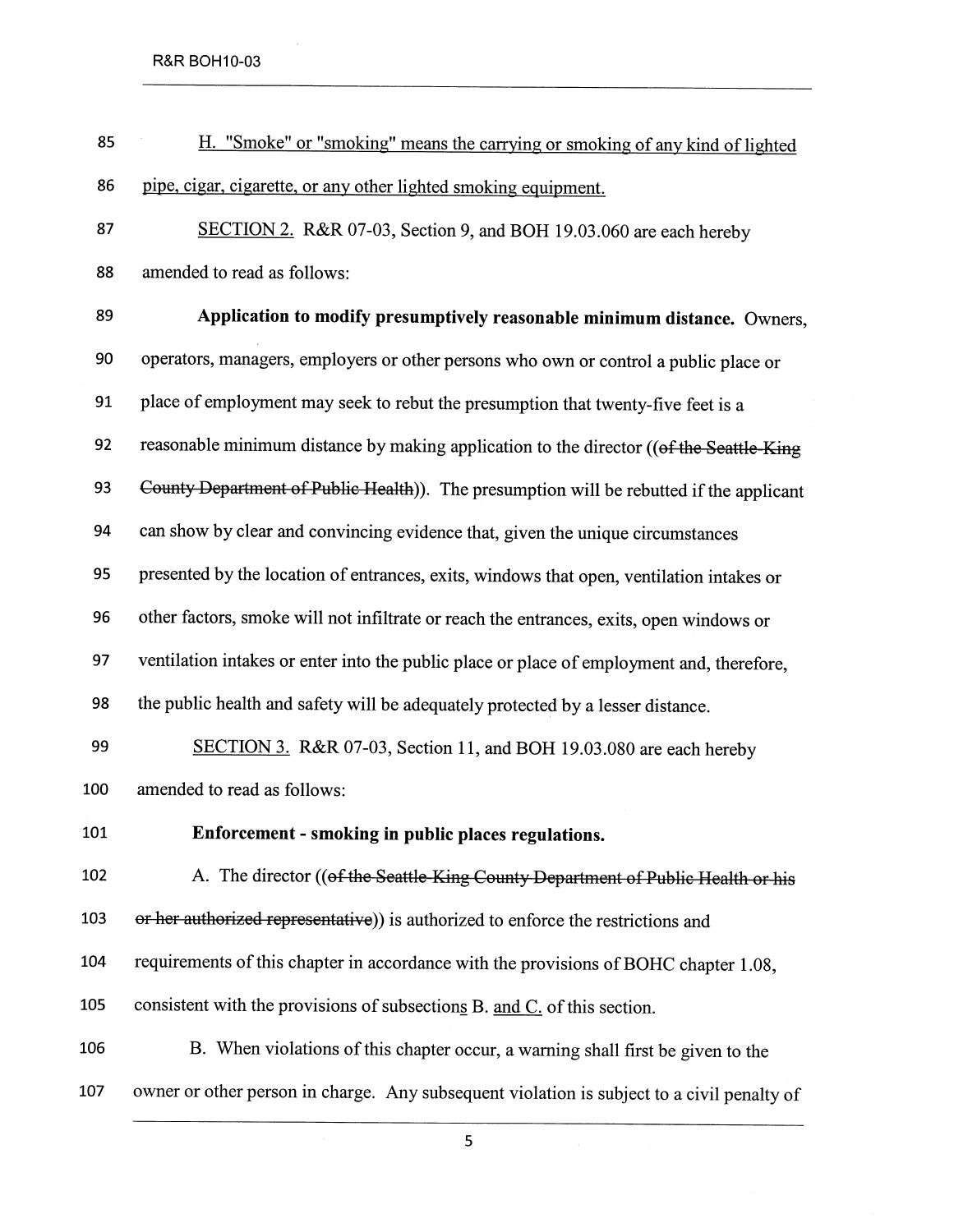### R&R BOH10-03

| 108 | up to one hundred dollars, except as provided in subsection C. of this section. Each day     |          |  |  |
|-----|----------------------------------------------------------------------------------------------|----------|--|--|
| 109 | upon which a violation occurs or is permitted to continue constitutes a separate violation.  |          |  |  |
| 110 | C. Civil penalties for violations of this chapter at any large event venue shall be          |          |  |  |
| 111 | assessed at a rate of one hundred dollars for every one thousand persons lawfully            |          |  |  |
| 112 | permitted to assemble at the venue, for each violation. Each day upon which a violation      |          |  |  |
| 113 | occurs or is permitted to continue constitutes a separate violation.                         |          |  |  |
| 114 | NEW SECTION. SECTION 4. There is hereby added to BOH chapter 2.06 a                          |          |  |  |
| 115 | new section to read as follows:                                                              |          |  |  |
| 116 | <b>Reinspection fees.</b>                                                                    |          |  |  |
| 117 | A. The director is authorized to charge a reinspection fee for any reinspection of           |          |  |  |
| 118 | a place regulated under BOH chapter 19.03 when the reinspection is scheduled following       |          |  |  |
| 119 | a routine inspection or compliance inspection that resulted in the finding of a violation of |          |  |  |
| 120 | BOH chapter 19.03 and the reinspection results in the finding of a violation of BOH          |          |  |  |
| 121 | chapter 19.03.                                                                               |          |  |  |
| 122 | B. The owner, lessee or other person in charge of a public place or place of                 |          |  |  |
| 123 | employment regulated under BOH chapter 19.03 shall pay the following reinspection            |          |  |  |
| 124 | fees, as applicable:                                                                         |          |  |  |
| 125 | 1. Fee for a reinspection resulting in a finding of a second                                 |          |  |  |
| 126 | separate violation within any five-year period:                                              | \$170.00 |  |  |
| 127 | 2. Fee for a reinspection resulting in a finding of a third                                  |          |  |  |
| 128 | separate violation within any five-year period:                                              | \$240.00 |  |  |
| 129 | 3. Fee for a reinspection resulting in a finding of a fourth                                 |          |  |  |
| 130 | or subsequent separate violation within any five-year period:                                | \$390.00 |  |  |